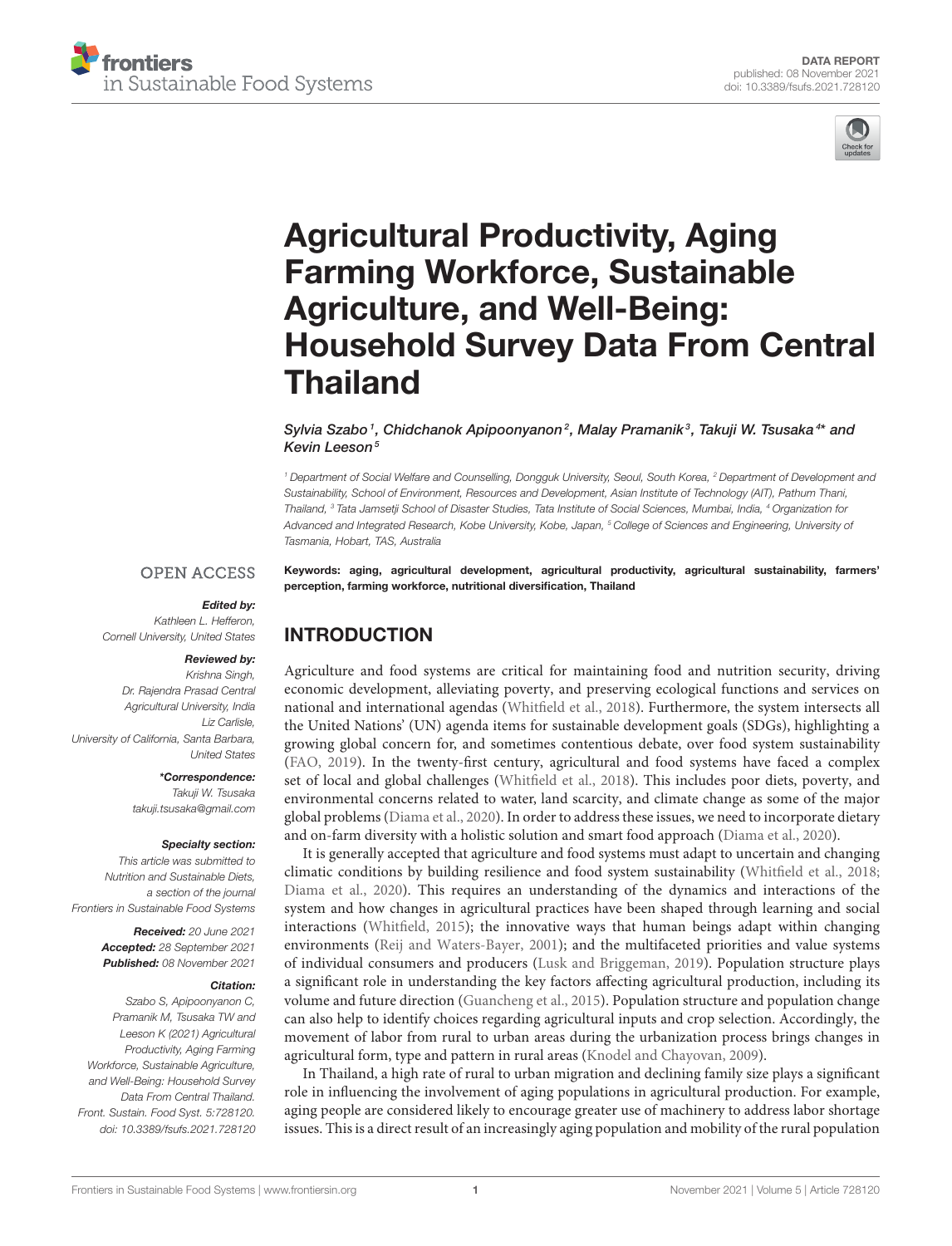

| District/Sub-district        | Household | Percentage | Sample size |
|------------------------------|-----------|------------|-------------|
|                              | (N)       | (%)        | (n)         |
| <b>Ban Sang District</b>     |           |            |             |
| (1) Bang Taen                | 1.454     | 35         | 128         |
| (2) Bang Pla Ra              | 833       | 20         | 73          |
| <b>Si Maha Phot District</b> |           |            |             |
| (3) Dong Krathong Yam        | 1.315     | 32         | 117         |
| (4) Bang Kung                | 536       | 13         | 47          |
| Total                        | 4.138     | 100        | 365         |

<span id="page-1-1"></span><span id="page-1-0"></span>TABLE 1 | Sample size estimated for the present survey.

*Source: [Department of Provincial Administration \(2021\)](#page-4-3).*

in Thailand, which has reduced agricultural labor supplies and led to a rise in labor costs. Recent research by [Rigg et al.](#page-5-5) [\(2020\)](#page-5-5) has shown that young people who remain in rural areas gradually increase their earnings by undertaking non-farming work. [Phongsiri et al. \(2017\)](#page-5-6) also indicate that young people are not interested in agriculture due to negative perceptions of low social status. This triggers significant involvement of the aging population in farming practices at every stage of production (e.g., pre-planting, growth-related, and post-growth), which can also reduce farming productivity [\(Seok et al., 2018\)](#page-5-7).

Previous studies in Thailand have shown that aging farmers are often dependent on hired labor, which increases production costs [\(Formoso, 2016\)](#page-4-4). In contrast, the aging rural population encourages restructuring of internal driving factors for agricultural production, including the use of technology, controlling farm accidents and minimizing health risks. Perceptions of these factors, albeit important, remain unexamined. The changes in labor input in the process of land-use transitions affect agricultural production in terms of labor quantity and quality. Therefore, the dominant influence is mainly through the supply of agricultural labor, agricultural land use, and the agricultural output structure. The effects of an aging population engagement are presented through large-scale production and socio-economic functions. **[Figure 1](#page-1-0)** shows the conceptual framework of the present study, illustrating the inter-linkages between different elements which affect the resiliency of agricultural systems.

#### MATERIALS AND METHODS

#### Sample Selection

This study collected household data from four sub-districts in Prachinburi Province, Thailand (**[Table 1](#page-1-1)**). First, we applied a multi-stage sampling strategy by separating total households into several groups of farm households, such as agriculture and aquaculture (**[Figure 2](#page-2-0)**). In the first step, we adopted purposive sampling to maintain the homogeneous representation of every farming group, which included agricultural production (i.e., rain-fed and irrigated rice production) and pond aquaculture (fish and shrimp). We then applied the random sampling method to select farm households from every village with cooperating local fieldworkers at the Rice Center and the Bureau of Registration Administration (BORA) of the Department of Provincial Administration (DOPA).

To calculate the minimum suggested sample size, Yamane's method [\(Yamane, 1973\)](#page-5-8) was used (see Equation 1). By doing this, we obtained a sample size of 365 households from the total population of 4,138 households in the province.

$$
n = \frac{N}{1 + Ne^2} \tag{1}
$$

Where  $n$  indicates the minimum sample size,  $N$  refers to the total population, and e indicates the acceptable margin of error (0.05 or 5%).

The distribution of sampled households across Prachinburi province was determined using the following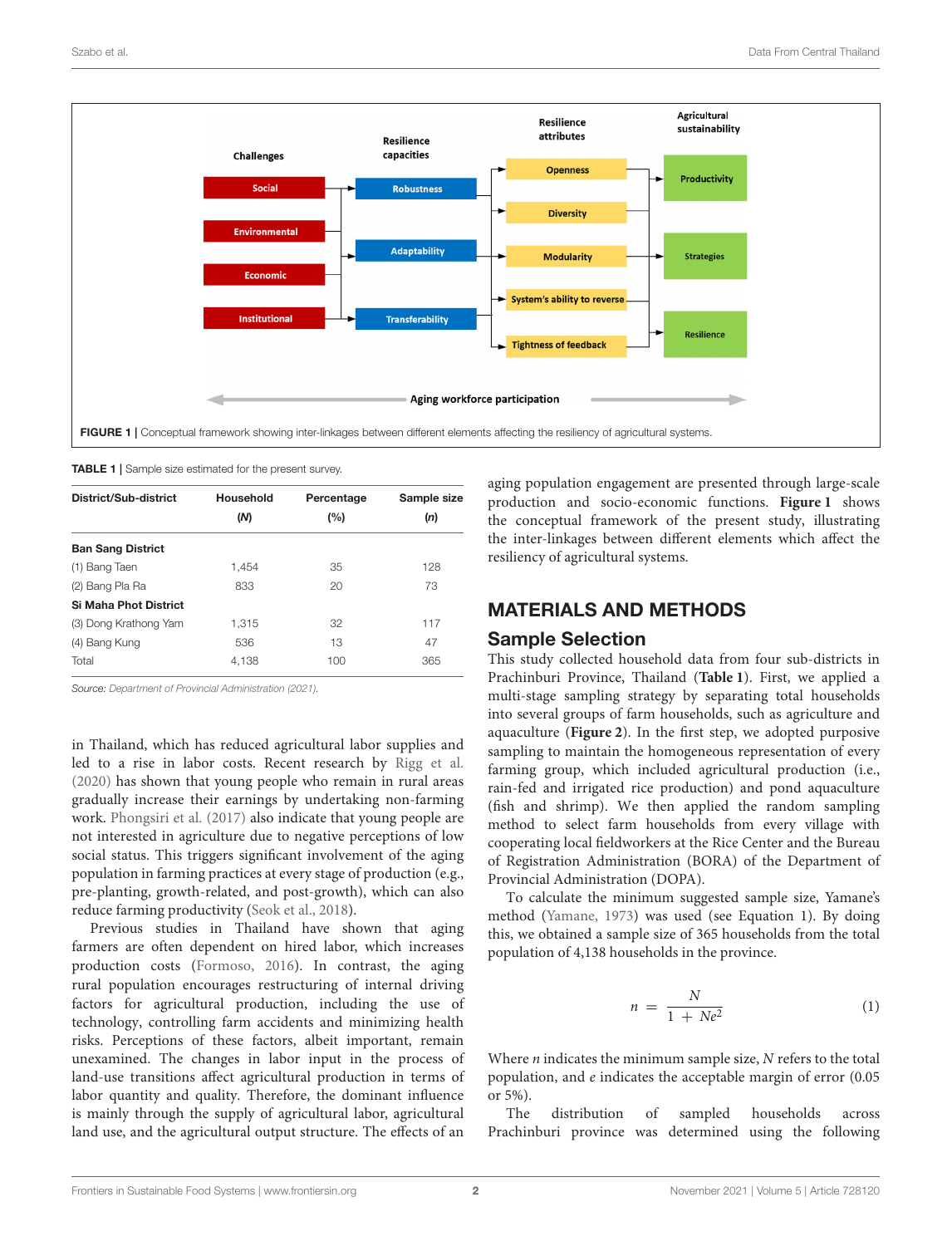<span id="page-2-0"></span>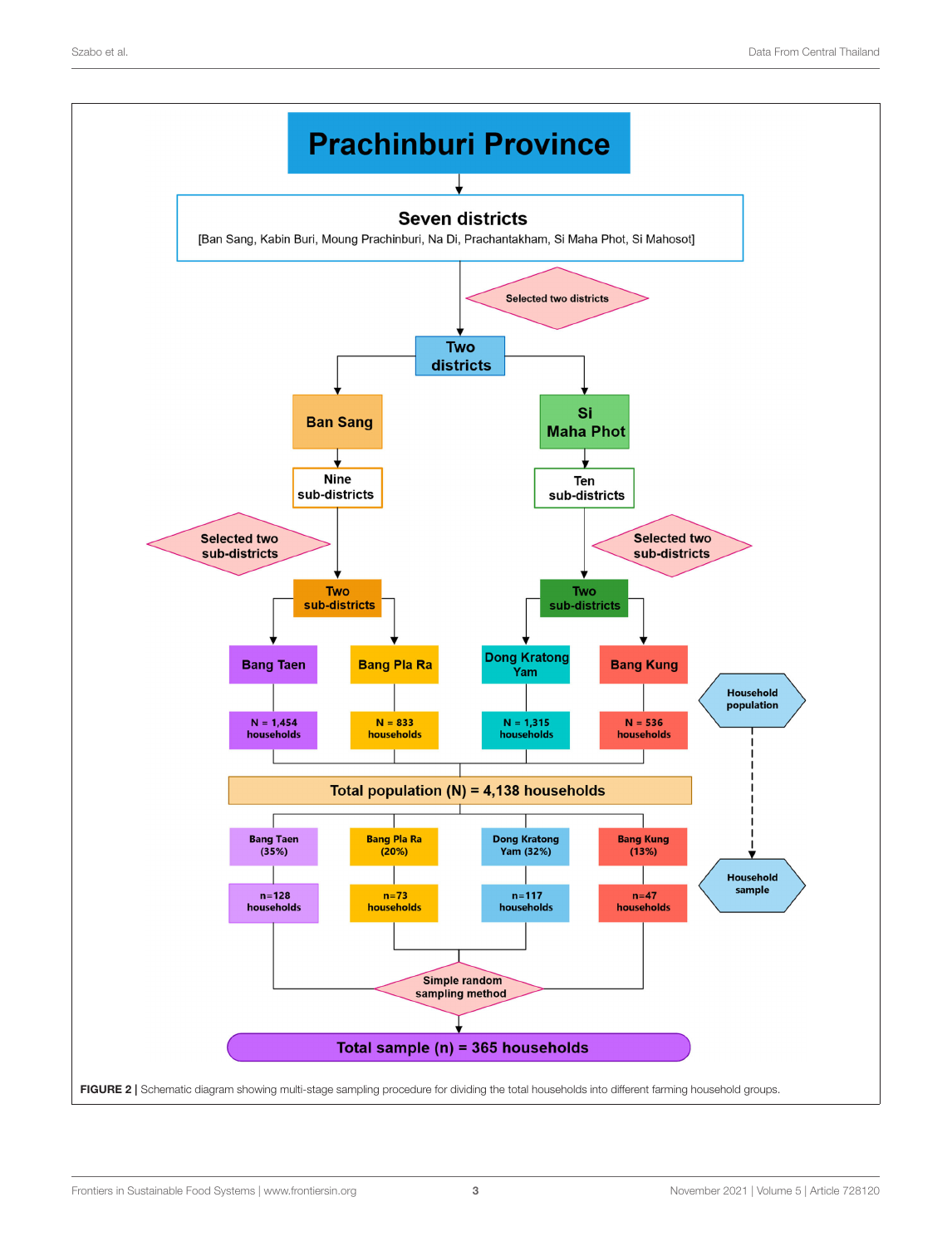method (Equation 2).

$$
Ka = \frac{(N \times 365)}{Tp} \tag{2}
$$

Where Ka refers to the number of households selected from four sub-districts, N indicates the population of the sub-districts, and Tp indicates the total population of the province.

#### Development of the Questionnaire

A structured draft questionnaire was developed to guide the interviewing process and then shared with local stakeholders and collaborators involved in the project. The questionnaire was divided into four parts: (1) household demographic characteristics; (2) the current situation of agricultural sustainability, production and productivity; (3) the livelihoods and well-being of aging farmers; and (4) strategies to improve agricultural productivity and sustainability. A pilot survey was carried out with a sample of 30 households within the study area. Following rigorous field-testing, the questionnaire was finalized for implementation.

### Survey Administration and Analysis

The survey was administered to households in four sub-districts within the Prachinburi region from August to October 2018. The survey procedure was conducted in three steps: (1) the survey questionnaire was translated into Thai; (2) the questionnaire was distributed to 128 respondents in Bang Taen, 73 in Bang Pla Ra, 116 in Don Kratong Yam, and 47 in Bang Kung; and (3) the cover letter explained the aim and importance of the survey, the potential participation benefits, and the criteria for respondent selection. In addition, the cover letter assured all participants of complete confidentiality. Including research assistants, a total of 365 selected respondents were interviewed.

## Key Variables

The explanatory variables were selected based on the existing literature. For example, several studies conducted in different geographical contexts examined the relationship between farmers' age and productivity [\(Poungchompu et al., 2012;](#page-5-9) [Guancheng et al., 2015\)](#page-4-2). These studies used variables measuring types of agricultural production, geophysical, social and climaterelated barriers to greater agricultural productivity, mentoring, use of technology, retirement, health concerns, and risks of farm accidents of the aging workforce. Farm and farmers' characteristics (i.e., age, gender and education, household income, household size, farming experience) are typically used in analyses examining agricultural sustainability [\(Zou et al.,](#page-5-10) [2018;](#page-5-10) [Filloux et al., 2019\)](#page-4-5). Selected variables and data coding are presented in **[Table 2](#page-3-0)**. All variables and related coding are available in the dataset file (**[Supplementary Material](#page-4-6)**).

# POTENTIAL RESEARCH PATHWAYS

The dataset provides insights into the agricultural practices, sustainability, nutritional diversity, environmental and health benefits, barriers and opportunities in the Thai agricultural

<span id="page-3-0"></span>TABLE 2 | Selected variables, their description, measurement and relevant reference literature.

| <b>Variables</b>             | <b>Descriptions and Measurement</b>                                                                               | Relevant<br>literature                                                                          |
|------------------------------|-------------------------------------------------------------------------------------------------------------------|-------------------------------------------------------------------------------------------------|
| Age                          | Age of respondents<br>$(1 =$ elderly, $0 =$ other)                                                                | Rigg et al. (2020)                                                                              |
| Gender                       | Gender of respondents<br>$(1 = male; 0 = female)$                                                                 | Kideghesho and<br>Msuya (2010)                                                                  |
| Education                    | Education levels of respondents<br>$(1 = \text{primary level}, 0 = \text{other})$                                 | Guancheng et al.<br>(2015), Rigg et al.<br>(2020)                                               |
| Farm experience              | Length of farming experience of<br>respondents (years)                                                            | Anim (2011),<br>Ntshangase et al.<br>(2018)                                                     |
| Farm size                    | Size of farmland (hectares)                                                                                       | He (2013), Griffin<br>et al. (2019)                                                             |
| Household poverty            | Household where income is below<br>the poverty line (USD \$5.50 per day)                                          | Griffin et al. (2019),<br>Rigg et al. (2020)                                                    |
| Adult in family              | Total number of adults in a family<br>(number)                                                                    | Ntshangase et al.<br>(2018)                                                                     |
| Total production             | The total output of agricultural<br>production (kilogram)                                                         | Dzuganov et al.<br>(2020)                                                                       |
| Climate change               | Perceived the effect of drought or<br>flood on the agricultural system<br>$(1 = a$ major problem, $0 =$ other)    | Connor et al.<br>(2020), Isaac et al.<br>(2020)                                                 |
| Agricultural<br>technology   | Difficulty with agricultural technology<br>$(1 = a$ major problem, $0 =$ other)                                   | Phongsiri et al.<br>(2017), Philip et al.<br>(2019), Dzuganov<br>et al. (2020),<br>Hoang (2020) |
| Farm investment              | Difficulty with on-farm finance service<br>support<br>$(1 = a$ major problem, $0 =$ other)                        | Abid (2014)                                                                                     |
| Farm labor                   | Difficulty with use of farm labor<br>capacity<br>$(1 = a$ major problem, $0 =$ other)                             | Souvi et al. (2021)                                                                             |
| Integrated farming<br>system | Whether an integrated farming<br>system is adopted by the farmer<br>$(1 = \text{adopted}, 0 = \text{other})$      | Salaisook et al.<br>(2020)                                                                      |
| Organic farming<br>system    | Whether an organic farming system is<br>adopted by the farmer<br>$(1 = \text{adopted}, 0 = \text{other})$         | Karnasuta and<br>Laoanantana<br>(2021)                                                          |
| Vegetable garden<br>area     | Area planted to vegetable crops<br>$(rai = 0.16$ ha)                                                              | Suwanmaneepong<br>and Mankeb<br>(2017)                                                          |
| Fish pond area               | Area of pond for fish culture<br>$(rai = 0.16 ha)$                                                                | Salaisook et al.,<br>2020                                                                       |
| Agricultural market          | Difficulty with access and use of<br>agricultural market information<br>$(1 = a$ major problem, $0 =$ other)      | Hoang (2020), Thi<br>and Bui (2021)                                                             |
| Irrigation service           | Difficulty with the irrigation system<br>and access to irrigation service $(1 = a$<br>major problem, $0 =$ other) | Kapil et al. (2020)                                                                             |

sector, with a focus on central Thailand. As Thailand is rapidly urbanizing and its population is experiencing rapid aging, examining ways of enhancing agricultural practices, diversifying production, and consumption behind traditional rice mono-cropping is of critical importance. Accordingly,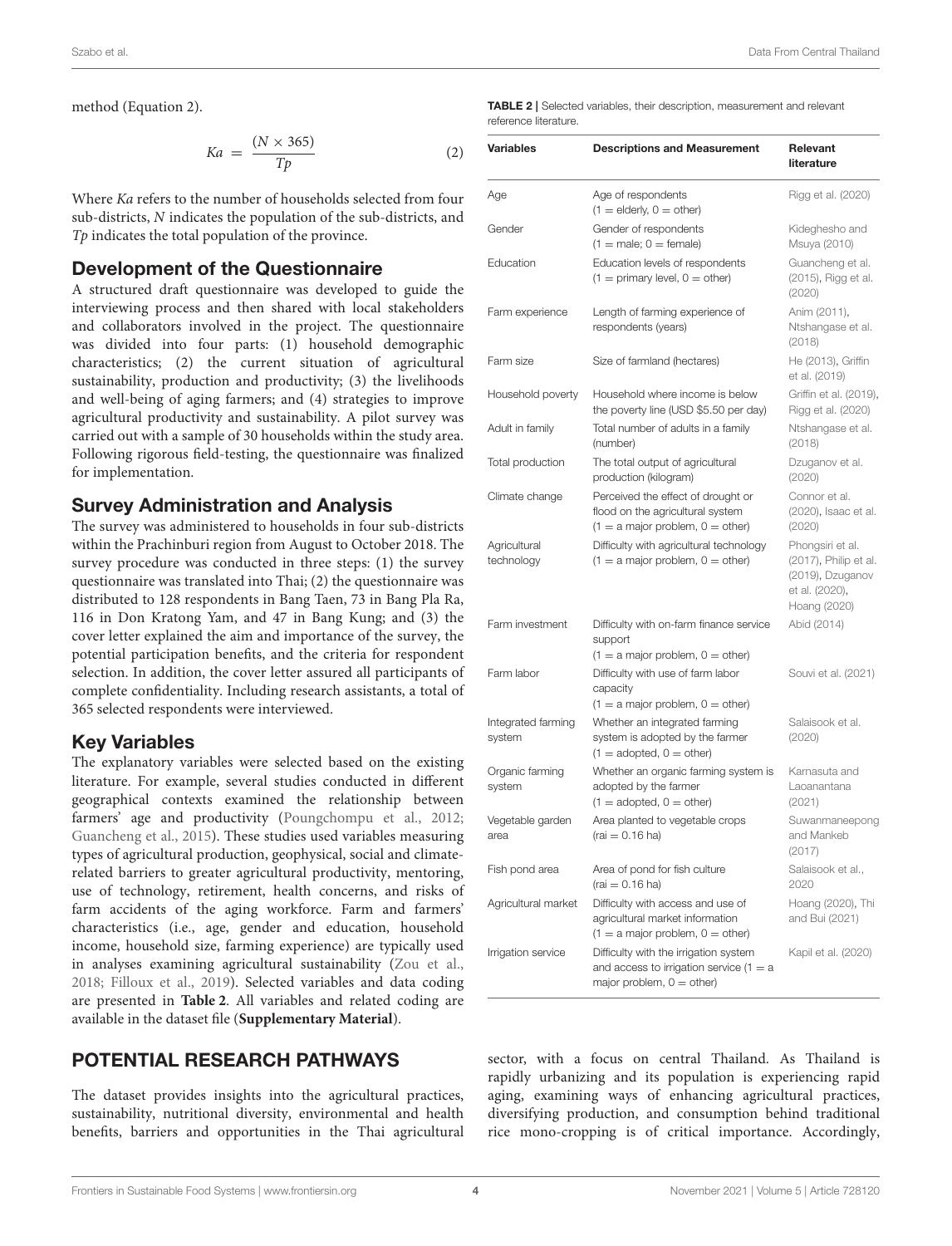engagement in the agricultural sector is becoming essential for policy advocacy.

Using the present dataset, researchers are presented with an opportunity to analyse the factors influencing sustainable agriculture, specifically agricultural productivity, aging farming workforce, and community well-being. Further analyses of this dataset can be undertaken by combining these data with other existing datasets. This also includes administrative data from Thailand's sub-district (tambon) offices as well as spatial data. The data can be used for comparative studies and constituting a baseline for further studies in this region. Linking with nutritional and health data can contribute to an understanding of the food security status of the aging agriculture workforce. This is also useful for mapping the health, nutrition, and its association with agricultural production throughout the region. The recent agriculture policy (Thailand 4.0) focuses on increasing yield per rai by reducing inefficiencies. The dataset will also help to understand the factors, roles, and potential issues of the aging workforce. It will help to initiate potential policies for agricultural sustainability through the involvement of an aging workforce.

#### DATA AVAILABILITY STATEMENT

The original contributions presented in the study are included in the article/**[Supplementary Material](#page-4-6)**, further inquiries can be directed to the corresponding authors.

#### ETHICS STATEMENT

Ethical review and approval was not required for the study on human participants in accordance with the local legislation and institutional requirements. Written

### **REFERENCES**

- <span id="page-4-14"></span>Abid, M. (2014). Farmers' perceptions of and adaptation strategies to climate change and their determinants; the case of Punjab province. Pakistan. Earth Syst. Dyn[. 5, 1359–1406. doi: 10.5194/esdd-5-13](https://doi.org/10.5194/esdd-5-1359-2014) 59-2014
- <span id="page-4-7"></span>Anim, F. D. K. (2011). Factors affecting rural household farm labour supply in farming communities of South Africa. J. Hum. Ecol. 34, 23–28. doi: [10.1080/09709274.2011.11906365](https://doi.org/10.1080/09709274.2011.11906365)
- <span id="page-4-11"></span>Connor, M., Guia, A. H., De Quilloy, R., Nguyen, H., Van Gummert, M., and Sander, B. O. (2020). When climate change is not psychologically distant - Factors in fl uencing the acceptance of sustainable farming practices in the Mekong River Delta of Vietnam. World Dev. Perspect. 18:100204. doi: [10.1016/j.wdp.2020.100204](https://doi.org/10.1016/j.wdp.2020.100204)
- <span id="page-4-3"></span>Department of Provincial Administration (2021). Phra Nakhon, Bangkok, Thailand. Available online at: [http://stat.bora.dopa.go.th/stat/statnew/](http://stat.bora.dopa.go.th/stat/statnew/statTDD/views/showProvinceData.php) [statTDD/views/showProvinceData.php](http://stat.bora.dopa.go.th/stat/statnew/statTDD/views/showProvinceData.php) (accessed April 22, 2021).
- <span id="page-4-1"></span>Diama, A., Anitha, S., Kane-Potaka, J., Htut, T. T., Jalagam, A., Kumar, P., et al. (2020). How the smart food concept can lead to the transformation of food systems and combat malnutrition: different approaches in africa, globally, and a case study from Myanmar with lessons learnt for creating behavior change in diets. World Rev Nutr Diet. 121, 149–158. doi: [10.1159/000507494](https://doi.org/10.1159/000507494)
- <span id="page-4-10"></span>Dzuganov, B., Shekikhachev, Y. A., Sh, T., Chechenov, M., and Mishkhozhev, V. (2020). Status and prospects of technical equipment of small enterprises in agricultural production Status and prospects of technical equipment of small

informed consent for participation was not required for this study in accordance with the national legislation and the institutional requirements.

## AUTHOR CONTRIBUTIONS

SS and CA designed the study. CA collected the data. MP, CA, SS, TT, and KL drafted the article. All authors revised the article critically and approved the final version and agree to be accountable for all aspects of the work. All persons designated as authors qualify for authorship.

## FUNDING

All authors acknowledge the financial support from the Deltas' Dealings with Uncertainty (DoUbT) research project funded by the French Agricultural Research Centre for International Development (CIRAD). Likewise, the authors acknowledge the funding from the UK Research and Innovation's Global Challenges Research Fund (UKRI GCRF) through the Trade, Development and the Environment Hub project (Project No. ES/S008160/1), led by the UN Environment Programme World Conservation Monitoring Centre (UNEP-WCMC).

#### SUPPLEMENTARY MATERIAL

<span id="page-4-6"></span>The Supplementary Material for this article can be found [online at: https://www.frontiersin.org/articles/10.3389/fsufs.](https://www.frontiersin.org/articles/10.3389/fsufs.2021.728120/full#supplementary-material) 2021.728120/full#supplementary-material

enterprises in agricultural production. IOP Conf. Ser. Mater. Sci. Eng. 919, 4–10. doi: [10.1088/1757-899X/919/3/032015](https://doi.org/10.1088/1757-899X/919/3/032015)

- <span id="page-4-0"></span>FAO (2019). The State of Food and Agriculture 2019. Moving Forward on Food Loss and Waste Reduction. Rome: FAO.
- <span id="page-4-5"></span>Filloux, T., Faysse, N., and Phiboon, K. (2019). Public policy to support young farmers in Thailand. Outlook Agric. 48, 292–299. doi: [10.1177/0030727019880187](https://doi.org/10.1177/0030727019880187)
- <span id="page-4-4"></span>Formoso, B. (2016). Are Thai Peasants still Farmers? The socio-economic transformation of two villages of Northeastern Thailand. Rech. En Sci. Hum. sur l'Asie du Sud-Est 28, 39–60. doi: [10.4000/moussons.3636](https://doi.org/10.4000/moussons.3636)
- <span id="page-4-9"></span>Griffin, B., Hartarska, V., and Denis, N. (2019). Retirement age farmers' exit and disinvestment from farming. Int. J. Econ. Financ. 11, 136–148. doi: [10.5539/ijef.v11n12p136](https://doi.org/10.5539/ijef.v11n12p136)
- <span id="page-4-2"></span>Guancheng, G., Wen, Q., and Jingjuan, Z. (2015). The impact of ageing agricultural labor population on farmland output: From the perspective of farmer preferences. Math. Probl. Eng. 4, 1–7. doi: [10.1155/2015/730618](https://doi.org/10.1155/2015/730618)
- <span id="page-4-8"></span>He, X. (2013). Agricultural labor force aging research-based on surveys in rural Zhejiang Province. Popul. Econ. 2, 69–78.
- <span id="page-4-13"></span>Hoang, H. G. (2020). Determinants of the adoption of mobile phones for fruit marketing by Vietnamese farmers. World Dev. Perspect. 17:100178. doi: [10.1016/j.wdp.2020.100178](https://doi.org/10.1016/j.wdp.2020.100178)
- <span id="page-4-12"></span>Isaac, N., Fromm, I., and Frimpong, B. N. (2020). Factors influencing the adoption of cocoa agroforestry systems in mitigating climate change in Ghana: the case of Sefwi Wiawso in Western Region. Environ. Sustain. Clim. Chang. 2, 20–23. doi: [10.3390/land10030266](https://doi.org/10.3390/land10030266)